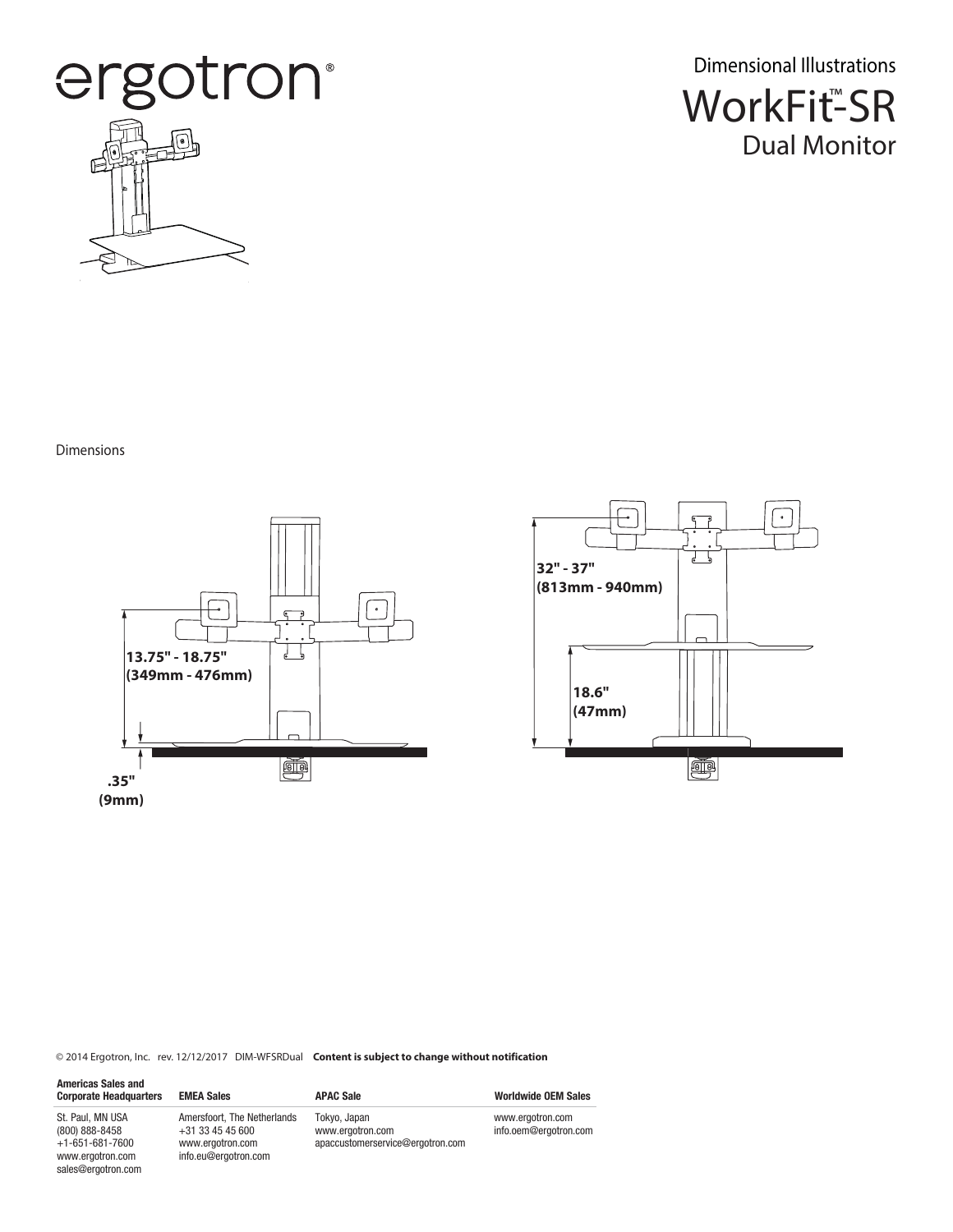

© 2014 Ergotron, Inc. rev. 12/12/2017 DIM-WFSRDual **Content is subject to change without notification**

sales@ergotron.com

| <b>Americas Sales and</b><br><b>Corporate Headquarters</b> | <b>EMEA Sales</b>                                                     | <b>APAC Sale</b>                                                     | <b>Worldwide OEM Sales</b>                |
|------------------------------------------------------------|-----------------------------------------------------------------------|----------------------------------------------------------------------|-------------------------------------------|
| St. Paul. MN USA<br>(800) 888-8458<br>$+1-651-681-7600$    | Amersfoort, The Netherlands<br>$+31$ 33 45 45 600<br>www.ergotron.com | Tokyo, Japan<br>www.ergotron.com<br>apaccustomerservice@ergotron.com | www.ergotron.com<br>info.oem@ergotron.com |
| www.ergotron.com                                           | info.eu@ergotron.com                                                  |                                                                      |                                           |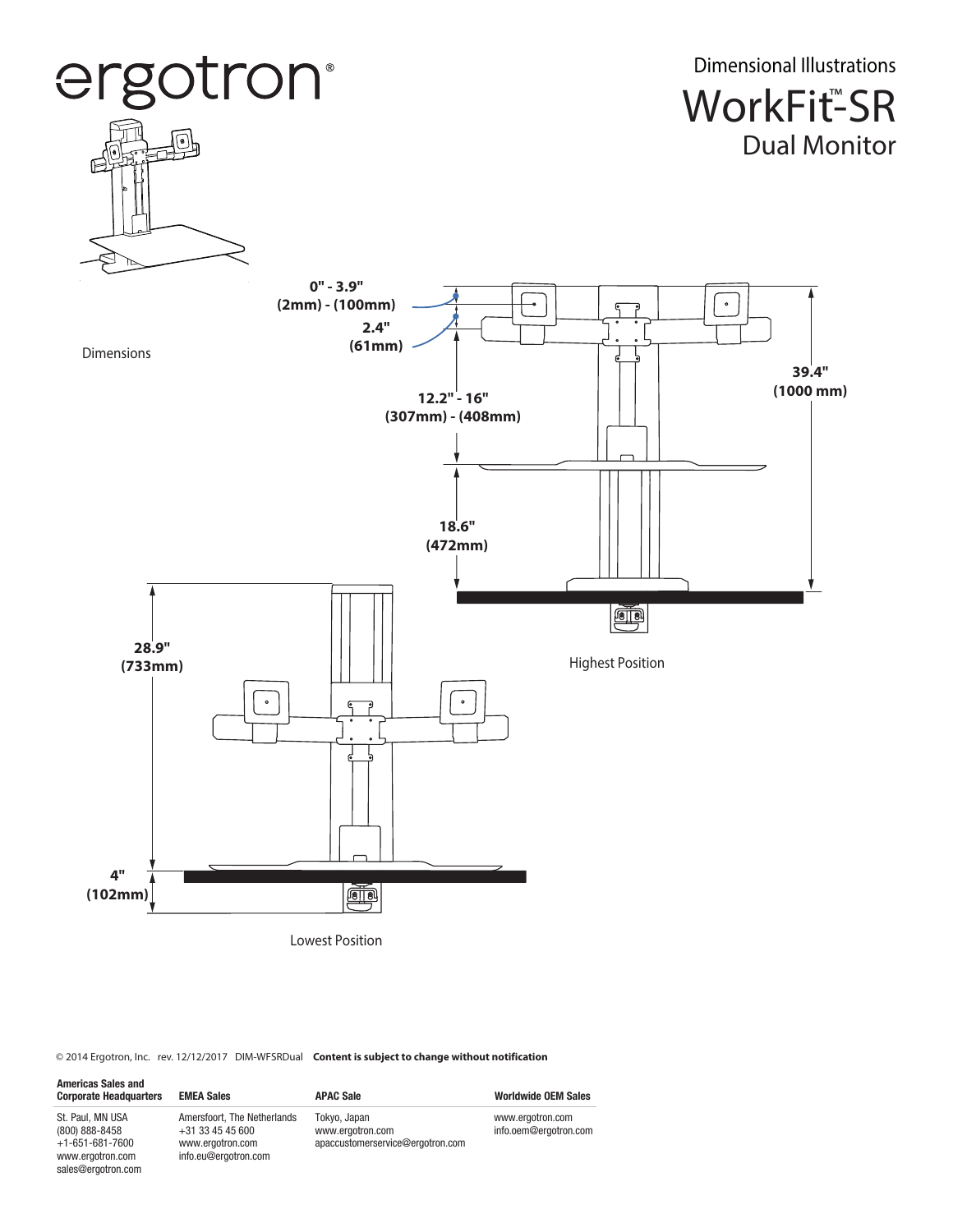

© 2014 Ergotron, Inc. rev. 12/12/2017 DIM-WFSRDual **Content is subject to change without notification**

sales@ergotron.com

| <b>Americas Sales and</b><br><b>Corporate Headquarters</b>                  | <b>EMEA Sales</b>                                                                             | <b>APAC Sale</b>                                                     | <b>Worldwide OEM Sales</b>                |
|-----------------------------------------------------------------------------|-----------------------------------------------------------------------------------------------|----------------------------------------------------------------------|-------------------------------------------|
| St. Paul. MN USA<br>(800) 888-8458<br>$+1-651-681-7600$<br>www.ergotron.com | Amersfoort. The Netherlands<br>$+31$ 33 45 45 600<br>www.ergotron.com<br>info.eu@ergotron.com | Tokyo, Japan<br>www.ergotron.com<br>apaccustomerservice@ergotron.com | www.ergotron.com<br>info.oem@ergotron.com |